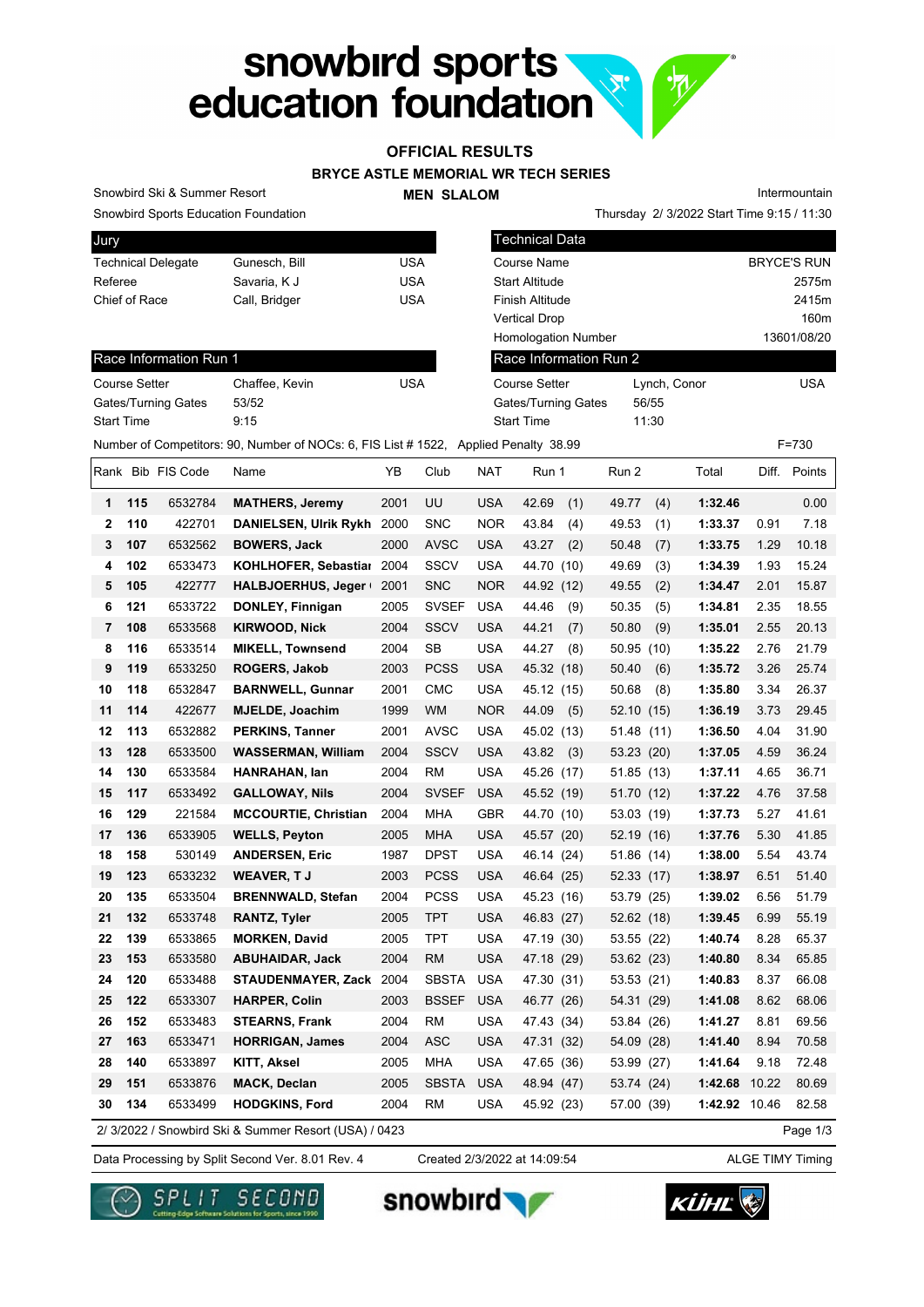## **BRYCE ASTLE MEMORIAL WR TECH SERIES MEN SLALOM OFFICIAL RESULTS**

Snowbird Ski & Summer Resort  $\sim$ 

Intermountain

|          |            |                    | Snowbird Sports Education Foundation            |              |                          |                          |                          |                          | Thursday 2/ 3/2022 Start Time 9:15 / 11:30   |       |              |
|----------|------------|--------------------|-------------------------------------------------|--------------|--------------------------|--------------------------|--------------------------|--------------------------|----------------------------------------------|-------|--------------|
|          |            | Rank Bib FIS Code  | Name                                            | YB           | Club                     | NAT                      | Run 1                    | Run 2                    | Total                                        |       | Diff. Points |
| 31       | 164        | 6533717            | <b>ULLRICH, Soren</b>                           | 2005         | <b>MHA</b>               | <b>USA</b>               | 47.37 (33)               | 55.63 (33)               | 1:43.00 10.54                                |       | 83.22        |
| 32       | 142        | 6533516            | <b>HOOPES, Jesse</b>                            | 2004         | SB                       | <b>USA</b>               | 48.10 (40)               | 55.45 (32)               | 1:43.55                                      | 11.09 | 87.56        |
| 33       | 162        | 6533570            | <b>GOODBODY, Stuart</b>                         | 2004         | <b>MRT</b>               | <b>USA</b>               | 48.60 (45)               | 55.36 (31)               | 1:43.96                                      | 11.50 | 90.80        |
| 34       | 131        | 6533520            | <b>SAMMIS, Carter</b>                           | 2004         | <b>SVSEF</b>             | <b>USA</b>               | 48.08 (39)               | 56.14 (35)               | 1:44.22 11.76                                |       | 92.85        |
| 35       | 182        | 6533914            | <b>WILLIAMS, Nate</b>                           | 2005         | <b>SSRT</b>              | <b>USA</b>               | 48.76 (46)               | 56.34 (37)               | 1:45.10 12.64                                |       | 99.80        |
| 36       | 171        | 6533574            | <b>HASSMAN, Kjetil</b>                          | 2004         | <b>BSSEF</b>             | <b>USA</b>               | 50.36 (56)               | 55.01 (30)               | 1:45.37 12.91 101.93                         |       |              |
| 37       | 188        | 6533809            | <b>BROWN, Oscar</b>                             | 2005         | SB                       | <b>USA</b>               | 48.21 (42)               | 57.17 (41)               | 1:45.38 12.92 102.01                         |       |              |
| 38       | 173        | 6533786            | LACKEY, Jack                                    | 2005         | MMST                     | USA                      | 49.17 (49)               | 56.81 (38)               | 1:45.98 13.52 106.74                         |       |              |
| 39       | 148        | 6533596            | <b>FARWIG, Jake</b>                             | 2004         | MHA                      | <b>USA</b>               | 50.44 (57)               | 55.76 (34)               | 1:46.20 13.74 108.48                         |       |              |
| 40       | 125        | 6533373            | <b>BOWER, Zac</b>                               | 2003         | <b>SBSTA</b>             | <b>USA</b>               | 50.12 (53)               | 56.23 (36)               | 1:46.35 13.89 109.67                         |       |              |
| 41       | 137        | 6533487            | <b>PANTELICK, Charlie</b>                       | 2004         | <b>SBSTA</b>             | <b>USA</b>               | 48.32 (43)               | 58.15 (45)               | 1:46.47 14.01 110.61                         |       |              |
| 42       | 109        | 6533317            | <b>HAGEN, Grant</b>                             | 2003         | <b>JHSC</b>              | USA                      | 44.20 (6)                | 1:02.42(53)              | 1:46.62 14.16 111.80                         |       |              |
| 43       | 179        | 6533784            | <b>CAMPBELL, Colin</b>                          | 2005         | <b>PCSS</b>              | <b>USA</b>               | 50.16 (54)               | 57.10 (40)               | 1:47.26 14.80 116.85                         |       |              |
| 44       | 149        | 6533589            | <b>BOLUS, Preston</b>                           | 2004         | <b>RM</b>                | <b>USA</b>               | 48.13 (41)               | 59.53 (50)               | 1:47.66 15.20 120.01                         |       |              |
| 45       | 159        | 6533648            | <b>FERGUSON, lain</b>                           | 2004         | <b>MMST</b>              | <b>USA</b>               | 50.56 (59)               | 57.35 (42)               | 1:47.91 15.45 121.98                         |       |              |
| 46       | 174        | 6533544            | <b>DOBROVINSKY, Alex</b>                        | 2003         | <b>PCSS</b>              | <b>USA</b>               | 50.48 (58)               | 57.73 (43)               | 1:48.21 15.75 124.35                         |       |              |
| 47       | 168        | 6100613            | <b>BUTLER, Charlie</b>                          | 2003         | <b>TPT</b>               | CAN                      | 49.97 (52)               | 58.25 (46)               | 1:48.22 15.76 124.43                         |       |              |
| 48       | 127        | 6533507            | GIACOBAZZI, Luke                                | 2004         | TPT                      | <b>USA</b>               | 47.56 (35)               | 1:00.99(52)              | 1:48.55 16.09 127.04                         |       |              |
| 49       | 183        | 6533729            | <b>LINDSEY, Rhett</b>                           | 2005         | <b>TPT</b>               | <b>USA</b>               | 50.63 (60)               | 58.27 (47)               | 1:48.90 16.44 129.80                         |       |              |
| 50       | 185<br>190 | 6533484            | <b>LOESER, Oliver</b>                           | 2004         | <b>CMAC</b>              | <b>USA</b>               | 51.09 (63)               | 57.96 (44)               | 1:49.05 16.59 130.98                         |       |              |
| 51<br>52 | 160        | 6533777<br>6533510 | <b>MAYHEW, Brandon</b><br><b>RIXON, Taylor</b>  | 2005<br>2004 | SB<br><b>SVSEF</b>       | USA<br><b>USA</b>        | 50.72 (61)<br>50.91 (62) | 58.38 (49)<br>58.31 (48) | 1:49.10 16.64 131.38<br>1:49.22 16.76 132.33 |       |              |
| 53       | 170        | 6533553            | <b>DOLLAR, Etienne</b>                          | 2004         |                          | <b>USA</b>               | 52.02 (66)               | 1:00.77(51)              | 1:52.79 20.33 160.51                         |       |              |
| 54       | 186        | 6533891            | <b>MASTERSON, Cody</b>                          | 2005         | <b>SBSTA</b>             | <b>USA</b>               | 52.54 (67)               | 1:32.28(54)              | 2:24.82 52.36 413.40                         |       |              |
|          |            |                    |                                                 |              |                          |                          |                          |                          |                                              |       |              |
|          |            |                    | <b>NOT PERMITTED TO START 1st RUN</b>           |              |                          |                          |                          |                          |                                              |       |              |
|          |            |                    |                                                 |              |                          |                          |                          |                          |                                              |       |              |
|          |            |                    | DID NOT START 1st RUN: 1 competitor             |              |                          |                          |                          |                          |                                              |       |              |
|          | 106        | 422786             | <b>NAESS, Iver Cornelis W</b> 2001              |              | <b>SNC</b>               | <b>NOR</b>               |                          |                          |                                              |       |              |
|          |            |                    |                                                 |              |                          |                          |                          |                          |                                              |       |              |
|          |            |                    | DID NOT FINISH 1st RUN: 16 competitors          |              |                          |                          |                          |                          |                                              |       |              |
|          | 189        | 6533822            | <b>MARTIN, Leo</b>                              | 2005         | <b>RM</b>                | <b>USA</b>               |                          |                          |                                              |       |              |
|          | 187        | 6533813            | PETERSON, Aidan                                 | 2005         | <b>TPT</b>               | <b>USA</b>               |                          |                          |                                              |       |              |
|          | 181        | 6533810            | JARVIE, Max                                     | 2005         | SB                       | <b>USA</b>               |                          |                          |                                              |       |              |
|          | 180        | 6533719            | <b>MACUGA, Daniel</b>                           | 2005         | <b>PCSS</b>              | <b>USA</b>               |                          |                          |                                              |       |              |
|          | 177        | 6533178            | <b>WILKEY, Halston</b>                          | 2002         | <b>SVSEF</b>             | <b>USA</b>               |                          |                          |                                              |       |              |
|          | 176        | 6533257            | <b>PAVLICEK, Lucas</b>                          | 2003         | <b>SB</b>                | <b>USA</b>               |                          |                          |                                              |       |              |
|          | 172<br>169 | 6533740<br>6533247 | <b>ROGERS, Griffen</b><br><b>SCHLOPY, Mason</b> | 2005<br>2003 | <b>PCSS</b><br><b>RM</b> | <b>USA</b><br><b>USA</b> |                          |                          |                                              |       |              |
|          | 166        | 6533586            | <b>CLAUSEN, Sam</b>                             | 2004         | <b>JHSC</b>              | <b>USA</b>               |                          |                          |                                              |       |              |
|          | 154        | 6533472            | <b>ROBERTS, Emmett</b>                          | 2004         | <b>TPT</b>               | <b>USA</b>               |                          |                          |                                              |       |              |
|          | 146        | 6533744            | <b>CURCI, Cole</b>                              | 2005         | <b>SVSEF</b>             | <b>USA</b>               |                          |                          |                                              |       |              |
|          | 145        | 6533241            | <b>SNYDER-SMITH, Owen</b>                       | 2003         | <b>CMAC</b>              | <b>USA</b>               |                          |                          |                                              |       |              |
|          | 144        | 6533296            | <b>CHILDRESS, Jack</b>                          | 2003         | <b>JHSC</b>              | <b>USA</b>               |                          |                          |                                              |       |              |
|          | 133        | 6533886            | <b>SANDERS, Atticus</b>                         | 2005         | <b>JHSC</b>              | <b>USA</b>               |                          |                          |                                              |       |              |
|          |            |                    |                                                 |              |                          |                          |                          |                          |                                              |       |              |

2/ 3/2022 / Snowbird Ski & Summer Resort (USA) / 0423

Data Processing by Split Second Ver. 8.01 Rev. 4 Created 2/3/2022 at 14:09:54 ALGE TIMY Timing

Created 2/3/2022 at 14:09:54

Page 2/3